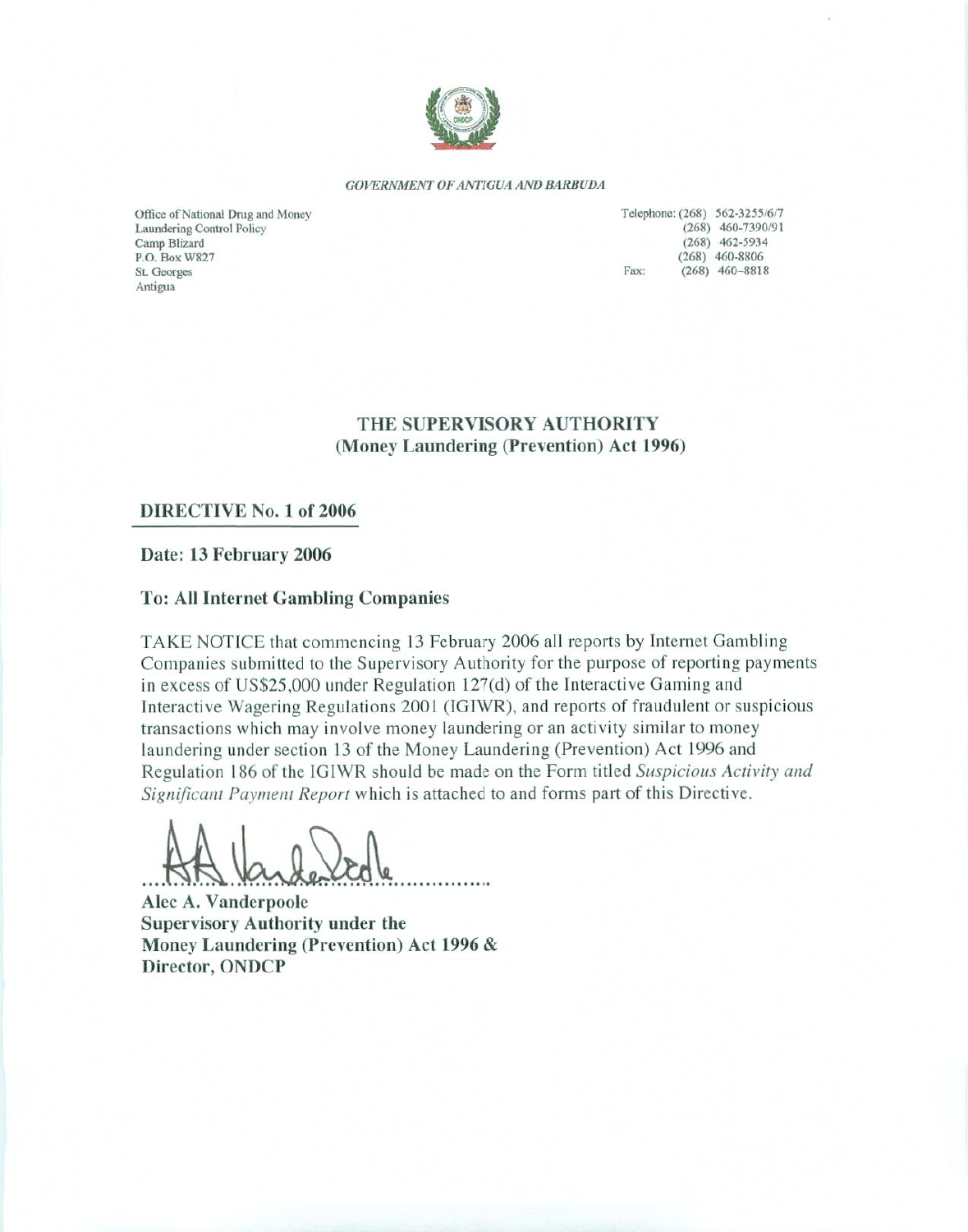

# **Suspicious Activity and Significant Payment Report**

*Please complete this form in black ink and print in CAPITAL LETTERS Mark appropriate answer boxes with a check (√)*

#### **CONFIDENTIAL**

**Complete as much of this form as possible, as soon as practicable AFTER the transaction or attempted transaction or activity.**

**Internet Gambling Companies are listed as financial institutions in the First Schedule to the Money Laundering (Prevention) Act 1996 (as amended) ("MLPA"). Reporting to the Supervisroy Authority of fraudulent or suspicious transactions which may involve money laundering or an activity similar to money laundering is required of internet gambling companies by Section 13 of the MLPA and by Regulation 186 of the Interactive Gaming and Interactive Wagering Regulations 2001 ( IGIWR). Reporting of payments to players exceeding US\$25,000 is required by regulation 127(d) of the IGIWR. This form is the one required for internet gambling companies to report suspicious transactions or activities, and payments exceeding US\$25,000 (significant transactions).** 

**Send the completed form to: THE SUPERVISORY AUTHORITY ONDCP Headquarters P.O. Box W 827, Camp Blizard, Antigua Help: (268) 562-3261 Fax: (268) 460-8818** 

**Tel: (268) 562-3255 email: supervisoryauthority@ondcp.gov.ag**

#### **Privacy Statement**

The provisions of Section 13 of the MLPA and Regulations 186 and 127of the IGIWR are designed to help detect money laundering and uncover the proceeds of crime. Information reported to the Supervisory Authority/ONDCP is kept confidential. However, the Supervisory Authority is legally authorised to share the information with another law enforcement authority where the disclosure is essential to the detection, investigation or prosecution of an offence.

Penalties exist for failure to lodge or supply full and correct information as required.

For assistance please call the Senior Financial Intelligence Officer of the ONDCP at **(268) 562-3255**

#### **Important Note**

**Reporting is required to be done promptly. Under Regulation 186 IGIWR reports of suspicious transactions or activities must be made within 24 hours or as soon as practicable. Under Regulation 127(d) reports of payments exceeding US\$25,000 must be made within 48 hours.**

Please note the time when the suspicious transaction/activity or payment occurred and the time when you start to complete this form. You may be asked how long you took to complete it.

## **Please indicate which type(s) of report you are making**

□Payment exceeding U.S. \$25,000. If so, complete Part A then go to Part D.

 $\Box$  Fraudulent or suspicious activity that may involve money laundering. If so, go to Part B.

# **SIGNIFICANT PAYMENT REPORT**

#### **PART A - PAYMENT EXCEEDING U.S.\$25,000**

**1** Player account number

**2** Name of Registered Player (give name(s) and surname)

**3** Residential address (cannot be a P.O. Box)

**State/province: Postcode: Country:**

**4** Date of birth (dd/mm/yyyy)

**5** Name of gaming activity that resulted in payout

#### **6** Date of payment (dd/mm/yyyy)

**7** Account to which payment made (eg. credit card type and number)

**8** Amount paid out by reporting licence holder:

U.S.\$

## **SUSPICIOUS ACTIVITY REPORT**

## **PART B - IDENTITY OF PERSON ENGAGED IN A SUSPICIOUS TRANSACTION OR ACTIVITY**

**9** Player account number

**10** Name of Registered Player (give name(s) and surname)

**11** Residential address of Player (cannot be a P.O. Box)

**State/province:**

**Postcode: Country:**

**12** Date of birth (dd/mm/yyyy)

**13** Date(s) of suspicious transaction or activity (dd/mm/yyyy)

**14** Is the Player associated directly or indirectly with any other gaming account? Account number: Name of Registered Player: Residential address:

**State/province: Postcode: Country:**

**15** Are there any person(s) other than the Registered Player involved in the transaction? Name: Address:

**State/province: Postcode: Country:** Other form of identification (describe):

## **PART C - DETAILS OF SUSPICIOUS TRANSACTION OR ACTIVITY**

**16** Date(s) or period of transaction or activity (dd/mm/yyyy)

**17a** Type of gaming/wagering activity (game, sports event etc.) invovled:

and/or

**17b** Type of transaction involved (eg. deposit, wager, payment etc.):

**18** Total amount involved in transaction/activity: US\$

**19** URL of website involved

**20** Give details of any other person(s) or organisation(s) affected by the transaction or activity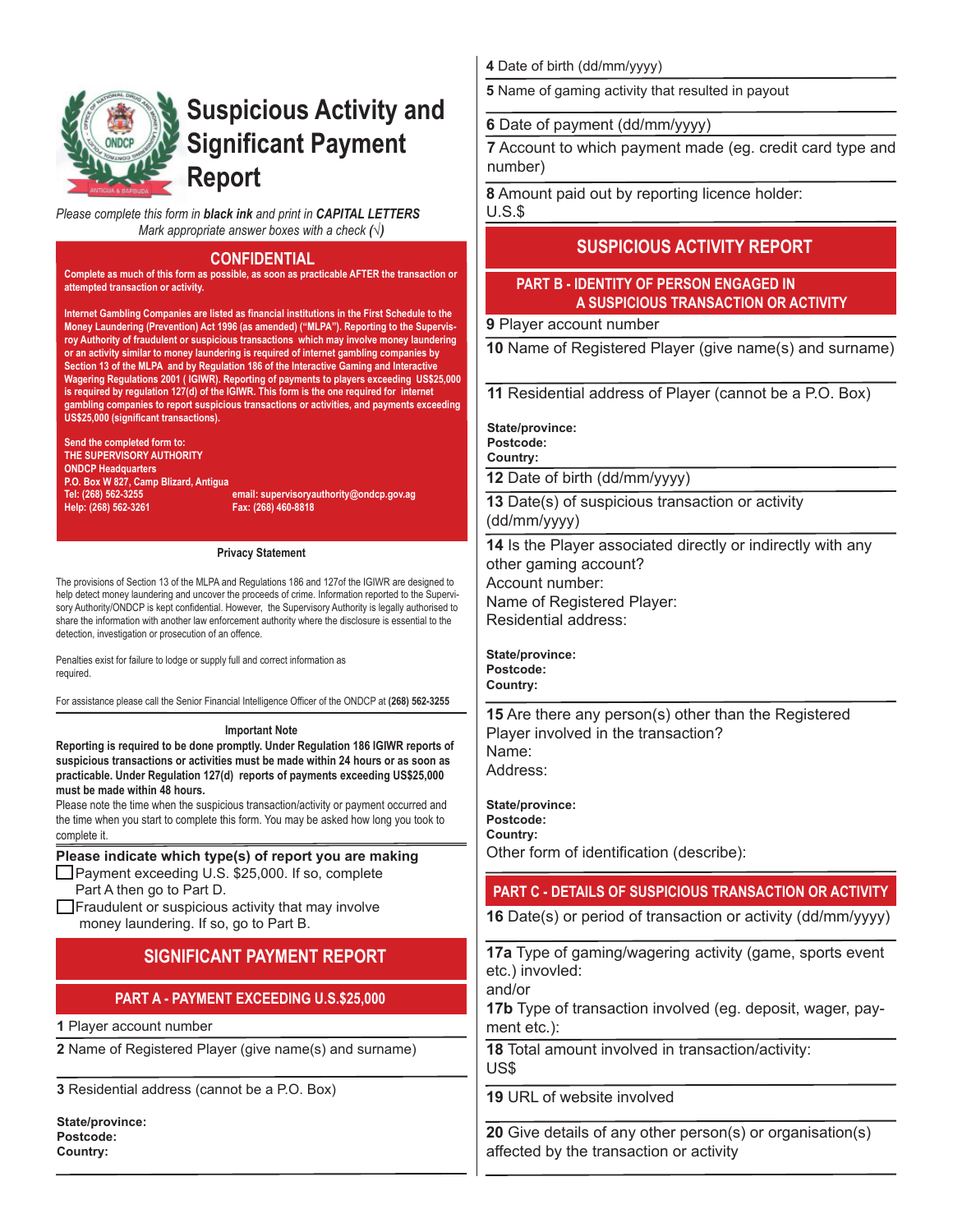#### **PART D - GROUNDS FOR REPORTING TRANSACTION AND/OR ACTIVITY**

**21** (1) Give details of the nature of and circumstances surrounding the payout reported in Part A, **and/or**,

 (2) Give the reasons why you consider the transaction or activity reported in Part C suspicious. (If there is insufficient space, continue the narrative on a separate sheet of paper.) PLEASE TYPE OF PRINT IN BLOCK LETTERS.

**22** Is additional information attached to this report? **No Yes** If yes, please specify:

**23** If the identity of a person involved in the transaction or activity (other than a registered player) has not been established in Part B and the person is **not** known to the customer relations person, if possible, give a physical description of the person (eg. sex, approximate age, height, build, etc.)